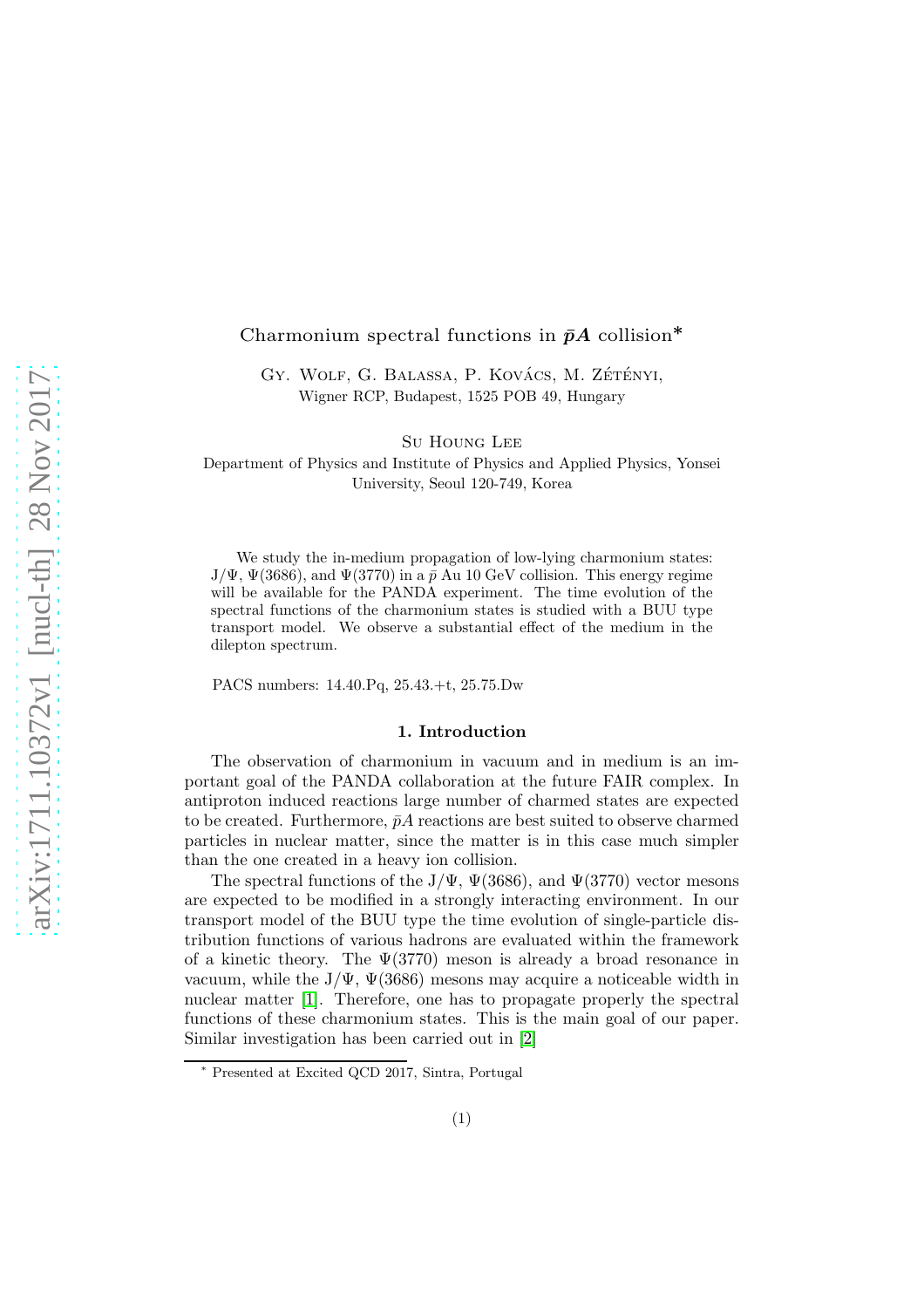#### 2. Off-shell transport of broad resonances

If we create a particle in a medium with in-medium mass, through the evolution, it should regain its vacuum mass, when it reaches vacuum. If we use a local density approximation for changing its mass, we clearly break the energy conservation. We need for the propagation of off-shell particles a more sophisticated method. We can describe the in-medium properties of particles with an "off-shell transport". These equations are derived by starting from the Kadanoff-Baym equations for the Green's functions of particles. Applying first-order gradient expansion after a Wigner transformation [\[3,](#page-5-2) [4\]](#page-5-3) one arrives at a transport equation for the retarded Green's function. In the medium, particles acquire a self-energy  $\Sigma(x, p)$  which depends on position and momentum as well as the local properties of the surrounding medium. Particle properties are described by their spectral function being the imaginary part of the retarded propagator

$$
\mathcal{A}(p) = -2 \operatorname{Im} G^{ret}(x, p) = \frac{\hat{\Gamma}(x, p)}{(E^2 - \vec{p}^2 - m_0^2 - \operatorname{Re} \Sigma^{ret}(x, p))^2 + \frac{1}{4}\hat{\Gamma}(x, p)^2},\tag{1}
$$

where the resonance widths  $\Gamma$  and  $\hat{\Gamma}$  are related via  $\hat{\Gamma}(x, p) = -2 \operatorname{Im} \Sigma^{ret} \approx$  $2m_0\Gamma$ , and  $m_0$  is the vacuum pole mass of the respective particle.

To solve numerically the Kadanoff-Baym equations one may exploit the test-particle ansatz for the retarded Green's function [\[3,](#page-5-2) [4\]](#page-5-3). This function can be interpreted as a product of particle number density multiplied with the spectral function A.

The relativistic version of the equation of motion have been derived in [\[3\]](#page-5-2):

<span id="page-1-0"></span>
$$
\frac{d\vec{x}}{dt} = \frac{1}{1 - C} \frac{1}{2E} \left( 2\vec{p} + \vec{\partial}_p \operatorname{Re} \Sigma^{ret} + \frac{m^2 - m_0^2 - \operatorname{Re} \Sigma^{ret}}{\hat{\Gamma}} \vec{\partial}_p \hat{\Gamma} \right), \quad (2)
$$

$$
\frac{d\vec{p}}{dt} = -\frac{1}{1-C} \frac{1}{2E} \left( \vec{\partial}_x \operatorname{Re} \Sigma^{ret} + \frac{m^2 - m_0^2 - \operatorname{Re} \Sigma^{ret}}{\hat{\Gamma}} \vec{\partial}_x \hat{\Gamma} \right),\tag{3}
$$

$$
\frac{dE}{dt} = \frac{1}{1 - C} \frac{1}{2E} \left( \partial_t \operatorname{Re} \Sigma^{ret} + \frac{m^2 - m_0^2 - \operatorname{Re} \Sigma^{ret}}{\hat{\Gamma}} \partial_t \hat{\Gamma} \right),\tag{4}
$$

with the renormalization factor

$$
C = \frac{1}{2E} \left( \partial_E \operatorname{Re} \Sigma^{ret} + \frac{m_n^2 - m_0^2 - \operatorname{Re} \Sigma^{ret}}{\hat{\Gamma}} \partial_E \hat{\Gamma} \right). \tag{5}
$$

Above,  $m = \sqrt{E^2 - \vec{p}^2}$  is the mass of an individual test-particle. The  $\Sigma^{ret}$ self-energy is considered to be a function of the  $n$  baryon density, the  $E$ energy, and the  $\vec{p}$  momentum.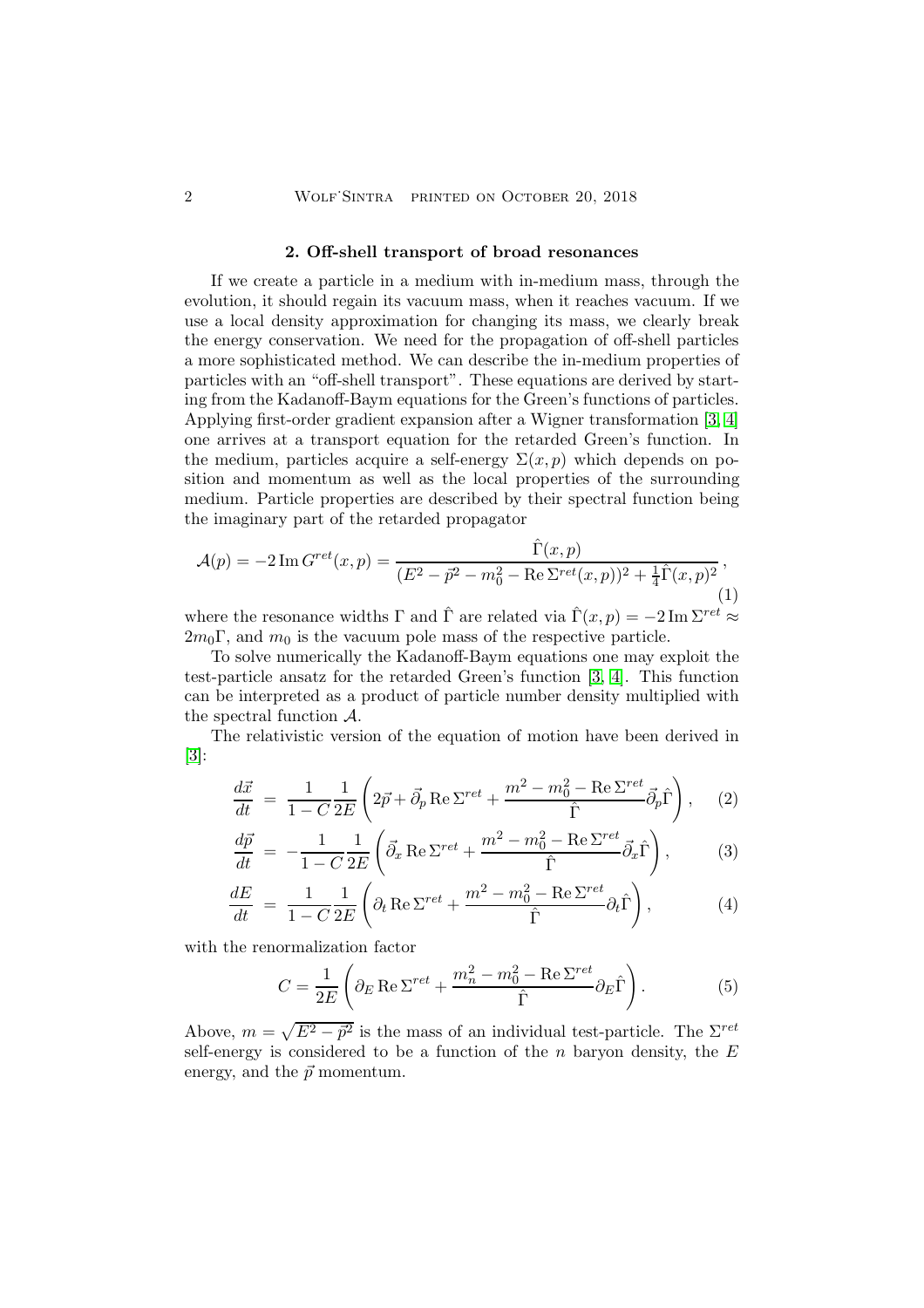Change of the  $m$  test-particle mass can be more clearly seen by combining Eqs. [\(3\)](#page-1-0) and [\(4\)](#page-1-0) to result in

<span id="page-2-1"></span>
$$
\frac{dm^2}{dt} = \frac{1}{1-C} \left( \frac{d}{dt} \text{Re} \Sigma^{ret} + \frac{m^2 - m_0^2 - \text{Re} \Sigma^{ret}}{\hat{\Gamma}} \frac{d}{dt} \hat{\Gamma} \right),\tag{6}
$$

with the comoving derivative  $d/dt = \partial_t + \vec{p}/E\vec{\partial}_x$ . The vacuum spectral function is recovered when the particle leaves the medium [\[8\]](#page-5-4).

The equations of motion of the test-particles have to be supplemented by a collision term which couples the equations of the different particle species. It can be shown [\[4\]](#page-5-3) that the collision term has the same form as in the standard BUU treatment.

In our calculations we employ a simple form of the self-energy of a vector meson  $V$ :

<span id="page-2-0"></span>
$$
\text{Re}\Sigma_V^{ret} = 2m_V \Delta m_V \frac{n}{n_0},\tag{7}
$$

$$
\mathrm{Im}\Sigma_V^{ret} = -m_V(\Gamma_V^{vac} + \Delta\Gamma_V \frac{n}{n_0}).\tag{8}
$$

Eq. [\(7\)](#page-2-0) describes a "mass shift"  $\Delta m = \sqrt{m_V^2 + \text{Re}\Sigma_V^{ret}} - m_V \approx \Delta m_V \frac{n}{n_Q}$  $\frac{n}{n_0}$ . The imaginary part contains the vacuum width  $\Gamma_V^{vac}$ . The second term in Eq. [\(8\)](#page-2-0) results from the collision broadening. The parameters  $(\Delta m_V, \Delta \Gamma_V)$ are taken from [\[1\]](#page-5-0) and are the following,

| Charmonium     | $\Delta m_V$ | $\Delta \Gamma_V$ |
|----------------|--------------|-------------------|
| ${\rm J}/\Psi$ | $-15$ MeV    | $20 \text{ MeV}$  |
| $\Psi(3686)$   | $-100~MeV$   | 20 MeV            |
| $\Psi(3770)$   | $-140$ MeV   | $20 \text{ MeV}$  |

If a meson is generated at normal density its mass is distributed in accordance with the in-medium spectral function. If the meson propagates into a region of higher density then the mass will be lowered according to the action of Re  $\Sigma^{ret}$  in Eq. [\(6\)](#page-2-1). However if the meson comes near the threshold the width  $\hat{\Gamma}$  becomes very small and the second term of the right hand side of Eq. [\(6\)](#page-2-1) dominates, so reverses this trend leading to an increase of the mass. This method is energy conserving. We note that the propagation of  $\omega$  and  $\rho$  mesons at the HADES energy range have been investigated in [\[5\]](#page-5-5) with the same method.

## 3. Results

We applied the Eqs.  $(2,3,4)$  to propagate the test particles for charmonium states using our BUU code [\[5,](#page-5-5) [6,](#page-5-6) [7\]](#page-5-7). The cross section for charmonium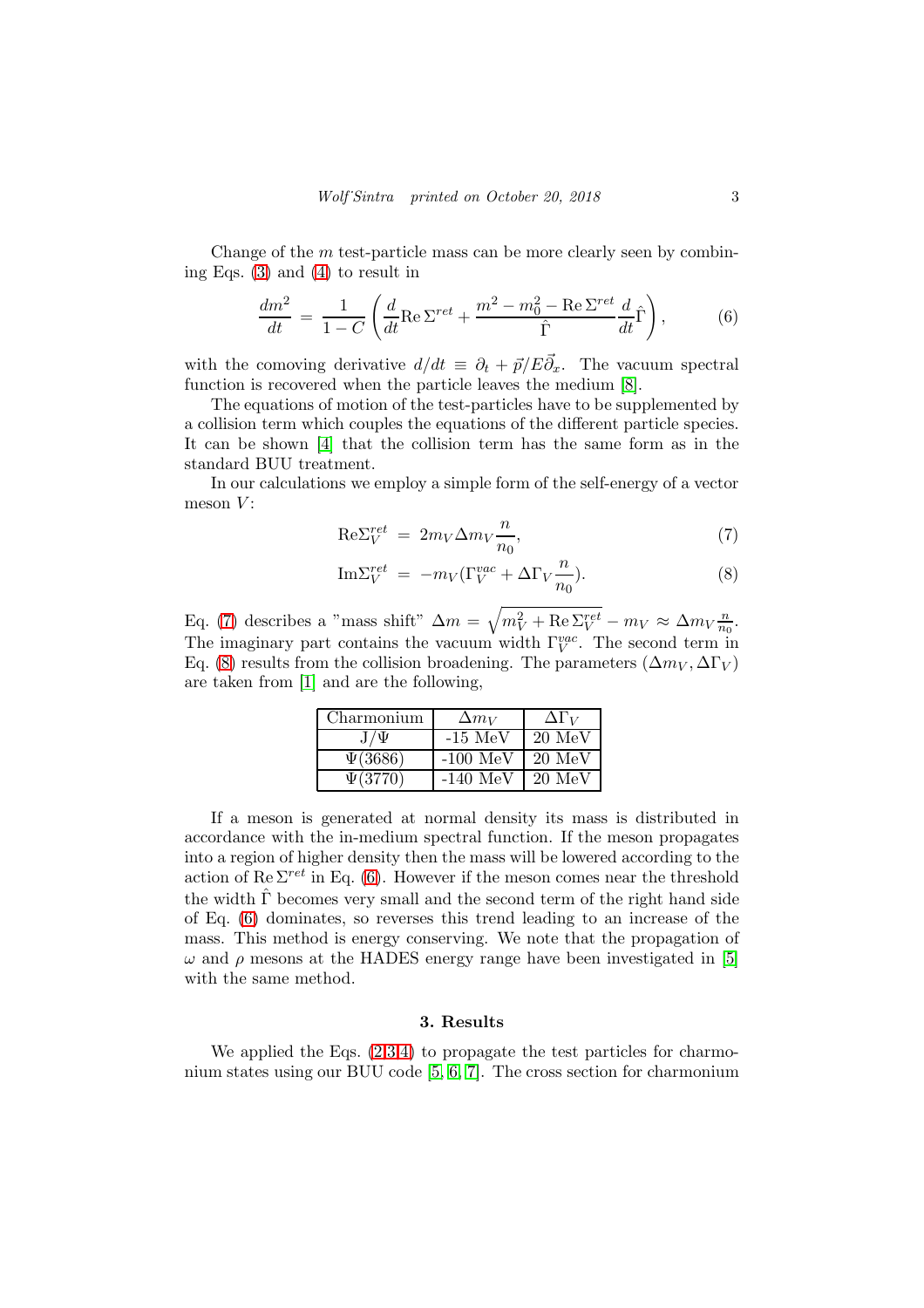production in the different channels have no relevance in this study, since we do not calculate the background and we will not add absolute normalization.



<span id="page-3-0"></span>Fig. 1. In the left panel the evolution of the masses of  $J/\Psi$ ,  $\Psi(3686)$ ,  $\Psi(3770)$  is shown. For the better visibility the masses of the  $\Psi(3686)$  are shifted downwards artificially by 200 MeV. In the right panel we show the average density as a function of time felt by the charmonium states.

In the left panel of Fig. [1](#page-3-0) we show how the masses of test particles representing charmonium mesons are developing in  $\bar{p}A$  collisions. Note that for getting a better overview in the figure we have shifted the mass of  $\Psi(3686)$ downwards by 200 MeV. At the end of the collision process, where the density is very low, the masses reach the vacuum value as it should be. The mass of  $\Psi(3770)$  spreads even in the end of the collision due to the substantial vacuum width. Most of the time the masses of these mesons are either shifted downwards or at their vacuum value. The transition period between them is rather short due to the large charmonium velocity and the relatively narrow surface. The evolution of average density felt by the charmonium states are shown in the right panel of Fig. [1.](#page-3-0) This shows the same thing: the transition from the dense state to the vacuum one is approximately 4  $\mathrm{fm/c}$ .

In Fig. [2](#page-4-0) we show the mass spectra of  $\Psi(3770)$  at different times and also the time-integrated mass spectrum. At each time the mass spectrum can very well be described by a Breit -Wigner form. However, the timeintegrated spectrum has two peaks. One corresponds to the vacuum value, the other one to the dense phase. The valley between them is due to the short transition time.

In Fig. [3](#page-5-8) we show the charmonium contributions to the dilepton spectrum in a  $\bar{p}$  Au 10 GeV collision. We compare the in-medium and the vacuum calculations. Since we did not introduce detector resolution, the vacuum calculations for  $J/\Psi$  and for  $\Psi(3686)$  result in discrete lines. In the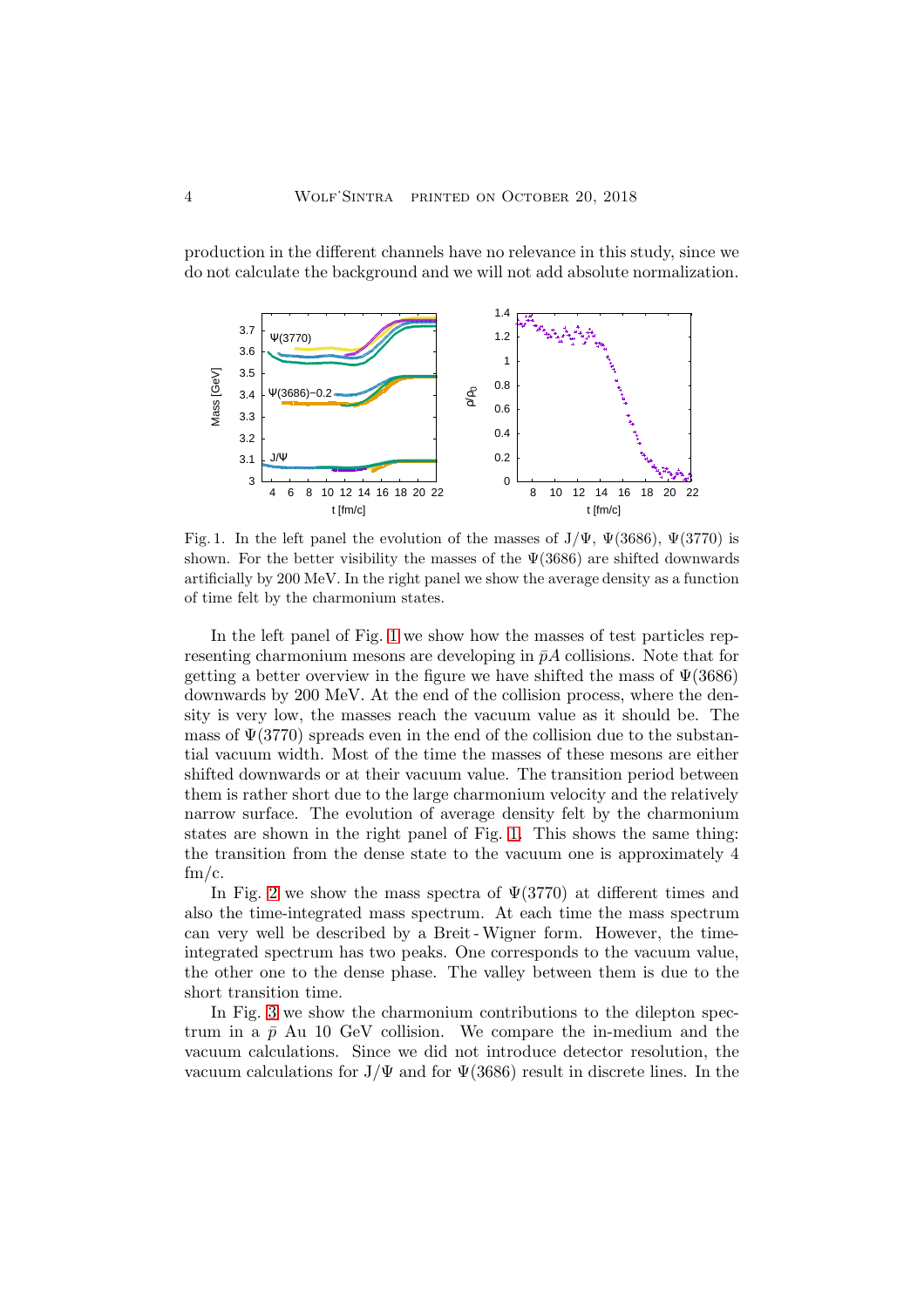

<span id="page-4-0"></span>Fig. 2. We show the mass spectra of  $\Psi(3770)$  at 10, 15 and 20 fm/c times, and also show the time integrated mass spectra normalized arbitrarily.

in-medium calculations we can see the two-peak structures for each mesons, however, for the  $J/\Psi$  the effect is negligible, since its mass shift is very small. For the other two states both peak should be seen in an experiment. In [\[2\]](#page-5-1) this effect is not there since they do not have a mass shift for the charmonium states.

## 4. Summary

We calculated the charmonium contribution to the dilepton spectra. We have shown that via their dileptonic decay there is a good chance to observe the in-medium modification of the higher charmonium states:  $\Psi(3686)$ ,  $\Psi(3770)$  in a  $\bar{p}$  Au 10 GeV collision. However, we have to investigate whether the background (Drell-Yan process and the open charm decay) in the dilepton yield allow us to see this effect. This energy regime will be available by the PANDA experiment.

# Acknowledgments

Gy. W., M. Z., G. B., and P. K. were supported by the Hungarian OTKA fund K109462 and Gy. W., M. Z. and P. K. by the HIC for FAIR Guest Funds of the Goethe University Frankfurt.